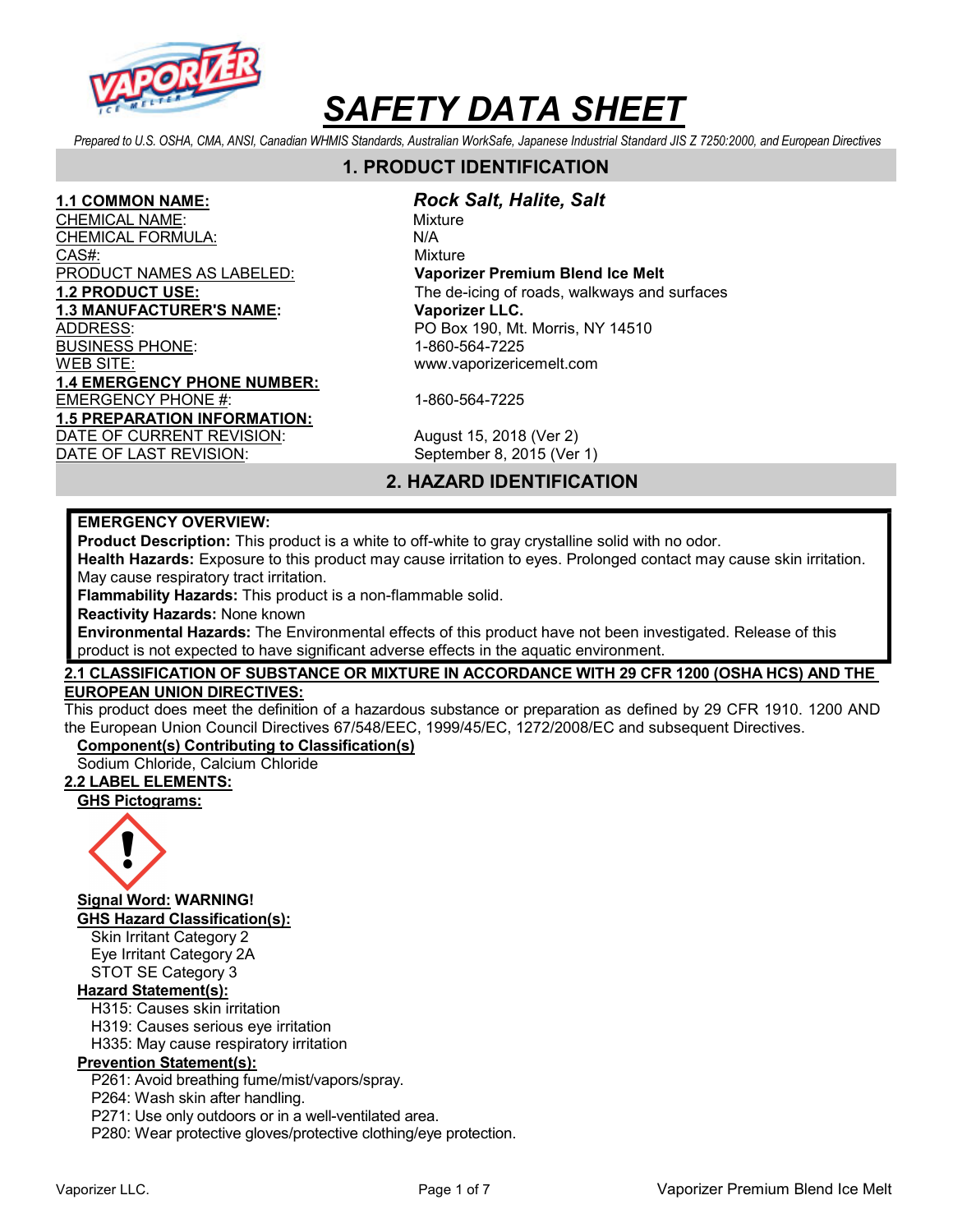

#### Response Statement(s):

P302+P352: IF ON SKIN: Wash with plenty of water.

P321: Specific treatment (See section 4 of this SDS).

P332+P313: If skin irritation occurs: Get medical advice/attention.

P362+P364: Take off contaminated clothing and wash it before reuse.

P305+P351+P338: IF IN EYES: Rinse cautiously with water for several minutes. Remove contact lenses, if present and easy to do. Continue rinsing.

P337+P313: If eye irritation persists: Get medical advice/attention.

P304+P340: IF INHALED: Remove person to fresh air and keep comfortable for breathing.

P312: Call a POISON CENTER/doctor if you feel unwell.

#### Storage Statement(s):

P403+P233: Store in a well-ventilated place. Keep container tightly closed.

P405: Store locked up.

#### Disposal Statement(s):

P501: Dispose of contents/container in accordance with local/regional/national/international regulations.

#### 2.3 HEALTH HAZARDS OR RISKS FROM EXPOSURE:

SYMPTOMS OF OVEREXPOSURE BY ROUTE OF EXPOSURE: The most significant routes of exposure for this product are by inhalation, skin contact, eye contact or ingestion.

#### ACUTE:

INHALATION: Inhalation may be irritating to the respiratory tract.

CONTACT WITH SKIN: Repeated or prolonged contact may cause skin irritation.

EYE CONTACT: Contact may irritate the eyes, resulting in redness or watering.

INGESTION: Ingestion of a large quantity may cause gastrointestinal irritation with nausea and vomiting. CHRONIC: None known

**TARGET ORGANS: Acute:** Eyes, Skin, Respiratory System **Chronic: None Known** Chronic: None Known

# 3. COMPOSITION AND INFORMATION ON INGREDIENTS

| <b>Hazardous Ingredients:</b>                         | WT%     | CAS#       | <b>EINECS#</b> | Index $#$    | <b>GHS Classifications</b>                                 |
|-------------------------------------------------------|---------|------------|----------------|--------------|------------------------------------------------------------|
| Sodium Chloride                                       | 85-92%  | 7647-14-5  | 231-598-3      | Not Listed   | Skin Irritant Cat 2, Eye Irritant Cat 2A,<br>STOT SE Cat 3 |
| Calcium Chloride                                      | 8-15%   | 10043-52-4 | 233-140-8      | 017-013-00-2 | Eye Irritant Cat 2A                                        |
| YPS (Yellow Prussiate of Soda)<br>Sodium Ferrocyanide | 0.0075% | 13601-19-9 | 237-081-9      | Not Listed   | Eye Irritant Cat 2A                                        |

Balance of other ingredients is less than 1% in concentration (or 0.1% for carcinogens, reproductive toxins, or respiratory sensitizers). Actual concentrations are withheld as trade secret.

# 4. FIRST-AID MEASURES

#### 4.1 DESCRIPTION OF FIRST AID MEASURES:

EYE CONTACT: If product enters the eyes, open eyes while under gentle running water for at least 15 minutes. Seek medical attention if irritation persists.

**SKIN CONTACT:** If product contacts skin, wash skin thoroughly with soap and water after handling. Seek medical attention if irritation develops and persists.

INHALATION: If breathing becomes difficult, remove victim to fresh air. If necessary, use artificial respiration to support vital functions. Seek medical attention.

INGESTION: If product is swallowed, call physician or poison control center for most current information. If professional advice is not available, do not induce vomiting. Never induce vomiting or give diluents (milk or water) to someone who is unconscious, having convulsions, or who cannot swallow. Seek medical advice. Take a copy of the label and/or SDS with the victim to the health professional.

MEDICAL CONDITIONS AGGRAVATED BY EXPOSURE: None known.

#### 4.2 SYMPTOMS AND EFFECTS, BOTH ACUTE AND DELAYED:

Exposure to this product may cause irritation to skin and eyes. Inhalation of dust may cause irritation to respiratory system. May be harmful if swallowed with digestive tract irritation and vomiting.

4.3 RECOMMENDATIONS TO PHYSICIANS: Treat symptoms and eliminate overexposure.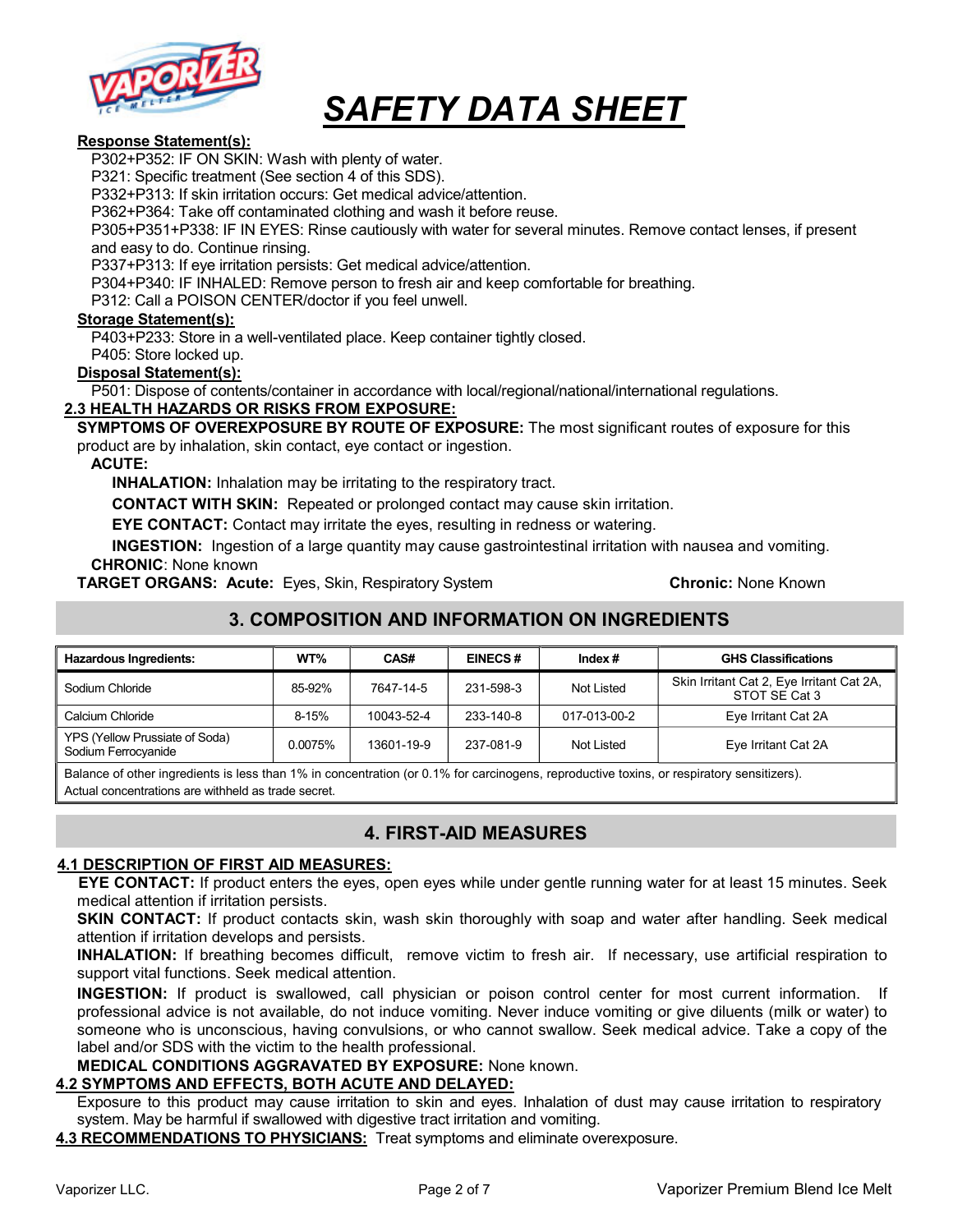

# 5. FIRE-FIGHTING MEASURES

#### 5.1 FIRE EXTINGUISHING MATERIALS:

| Use fire extinguishing methods below: |                      |  |
|---------------------------------------|----------------------|--|
| Water Spray: Yes                      | Carbon Dioxide: Yes  |  |
| Foam: Yes                             | Dry Chemical: Yes    |  |
| Halon: Yes                            | Other: Any "C" Class |  |

#### 5.2 UNUSUAL FIRE AND EXPLOSION HAZARDS:

None known

 Explosion Sensitivity to Mechanical Impact: No Explosion Sensitivity to Static Discharge: No

#### 5.3 SPECIAL FIRE-FIGHTING PROCEDURES:

Incipient fire responders should wear eye protection. Structural firefighters must wear Self-Contained Breathing Apparatus and full protective equipment. Isolate materials not yet involved in the fire and protect personnel. Move containers from fire area if this can be done without risk; otherwise, cool with carefully applied water spray. If possible, prevent runoff water from entering storm drains, bodies of water, or other environmentally sensitive areas.



NFPA RATING SYSTEM **HMIS RATING SYSTEM** HAZARDOUS MATERIAL IDENTIFICATION SYSTEM Flammability **HEALTH HAZARD (BLUE)** 1 FLAMMABILITY HAZARD (RED) 0 PHYSICAL HAZARD (YELLOW) 0 PROTECTIVE EQUIPMENT EYES | RESPIRATORY | HANDS | BODY See Sect  $8$   $\blacksquare$  See Sect ine. 8 For Routine Industrial Use and Handling Applications

Hazard Scale: 0 = Minimal 1 = Slight 2 = Moderate 3 = Serious 4 = Severe \* = Chronic hazard

# 6. ACCIDENTAL RELEASE MEASURES

#### 6.1 PERSONAL PRECAUTIONS, PROTECTIVE EQUIPMENT AND EMERGENCY PROCEDURES:

### See section 8.2 for Exposure Controls.

### 6.2 ENVIRONMENTAL PRECAUTIONS:

No specific hazards connected with leaks and splits.

### 6.3 SPILL AND LEAK RESPONSE:

Sweep up spilled materials and place in appropriate container for disposal or re-use. Dispose of in accordance with U.S. Federal, State, and local hazardous waste disposal regulations and those of Canada and its Provinces, those of Australia, Japan and EU Member States (see Section 13, Disposal Considerations).

# 7. HANDLING and STORAGE

#### 7.1 PRECAUTIONS FOR SAFE HANDLING:

- Establish good personal hygiene and work practices. Always wash hands and face before eating, drinking or smoking. 7.2 STORAGE AND HANDLING PRACTICES:
	- Store in a dry area with <75% relative humidity to avoid caking.

#### 7.3 SPECIFIC USES:

De-icing roads and walkways.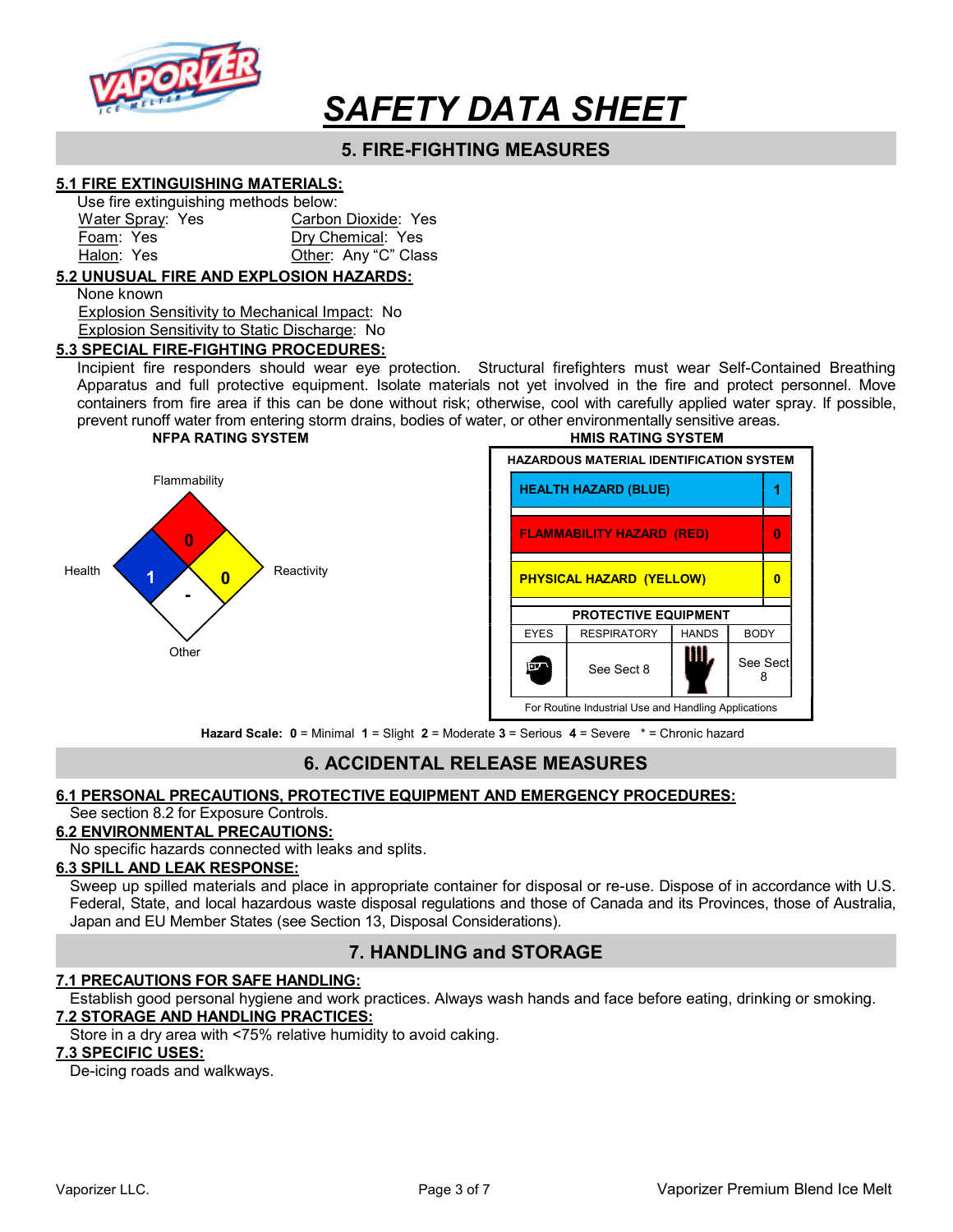

# 8. EXPOSURE CONTROLS - PERSONAL PROTECTION

#### 8.1 EXPOSURE PARAMETERS:

| <b>Chemical Name</b> | CAS#      | <b>ACGIH</b>                    | <b>TWA</b><br><b>OSHA</b>       |
|----------------------|-----------|---------------------------------|---------------------------------|
| Sodium Chloride      | 7647-14-5 | 10 mg/m <sup>3</sup> Total Dust | 15 mg/m <sup>3</sup> Total Dust |

#### 8.2 EXPOSURE CONTROLS:

VENTILATION AND ENGINEERING CONTROLS: Use with adequate ventilation to ensure exposure levels are maintained below the limits provided above.

The following information on appropriate Personal Protective Equipment is provided to assist employers in complying with OSHA regulations found in 29 CFR Subpart I (beginning at 1910.132) or equivalent standard of Canada, or standards of EU member states (including EN 149 for respiratory PPE, and EN 166 for face/eye protection), and those of Japan. Please reference applicable regulations and standards for relevant details.

**RESPIRATORY PROTECTION:** Not normally required when using this product. If necessary, use only respiratory protection authorized in the U.S. Federal OSHA Respiratory Protection Standard (29 CFR 1910.134), equivalent U.S. State standards, Canadian CSA Standard Z94.4-93, the European Standard EN149, or EU member states.

EYE PROTECTION Safety glasses or goggles are recommended to prevent eye contact. If necessary, refer to U.S. OSHA 29 CFR 1910.133, Canadian Standards, and the European Standard EN166, Australian Standards, or relevant Japanese Standards.

HAND PROTECTION: Protective gloves are recommended to prevent skin contact. If necessary, refer to U.S. OSHA 29 CFR 1910.138, the European Standard DIN EN 374, the appropriate Standards of Canada, Australian Standards, or relevant Japanese Standards.

**BODY PROTECTION:** Use body protect appropriate to task being performed. If necessary, refer to appropriate Standards of Canada, or appropriate Standards of the EU, Australian Standards, or relevant Japanese Standards.

### 9. PHYSICAL and CHEMICAL PROPERTIES

#### 9.1 INFORMATION ON BASIC PHYSICAL AND CHEMICAL PROPERTIES:

APPEARANCE (Physical State) and COLOR: This product is a white to off-white to gray crystalline solid. ODOR: None

ODOR THRESHOLD: Not Applicable pH: Not Applicable MELTING/FREEZING POINT: Not Applicable BOILING POINT: >2575°F FLASH POINT: Not Applicable EVAPORATION RATE (n-BuAc=1): Not Available FLAMMABILITY (SOLID, GAS): Not Applicable UPPER/LOWER FLAMMABILITY OR EXPLOSION LIMITS: Not Applicable VAPOR PRESSURE (mm Hg @ 20°C (68F): 2.4 mm @ 1376°F VAPOR DENSITY: Not Applicable RELATIVE DENSITY: Not Applicable DENSITY: Not Applicable SPECIFIC GRAVITY: Not Available SOLUBILITY IN WATER: 317 g/l @ 60°F WEIGHT PER GALLON: Not Available PARTITION COEFFICENT (n-octanol/water): Not Applicable AUTO-IGNITION TEMPERATURE: Not Applicable DECOMPOSITION TEMPERATURE: Not Available VISCOSITY: Not Available VOC g/l / Lb/gal: Not Available 9.2 OTHER INFORMATION:

No additional information available.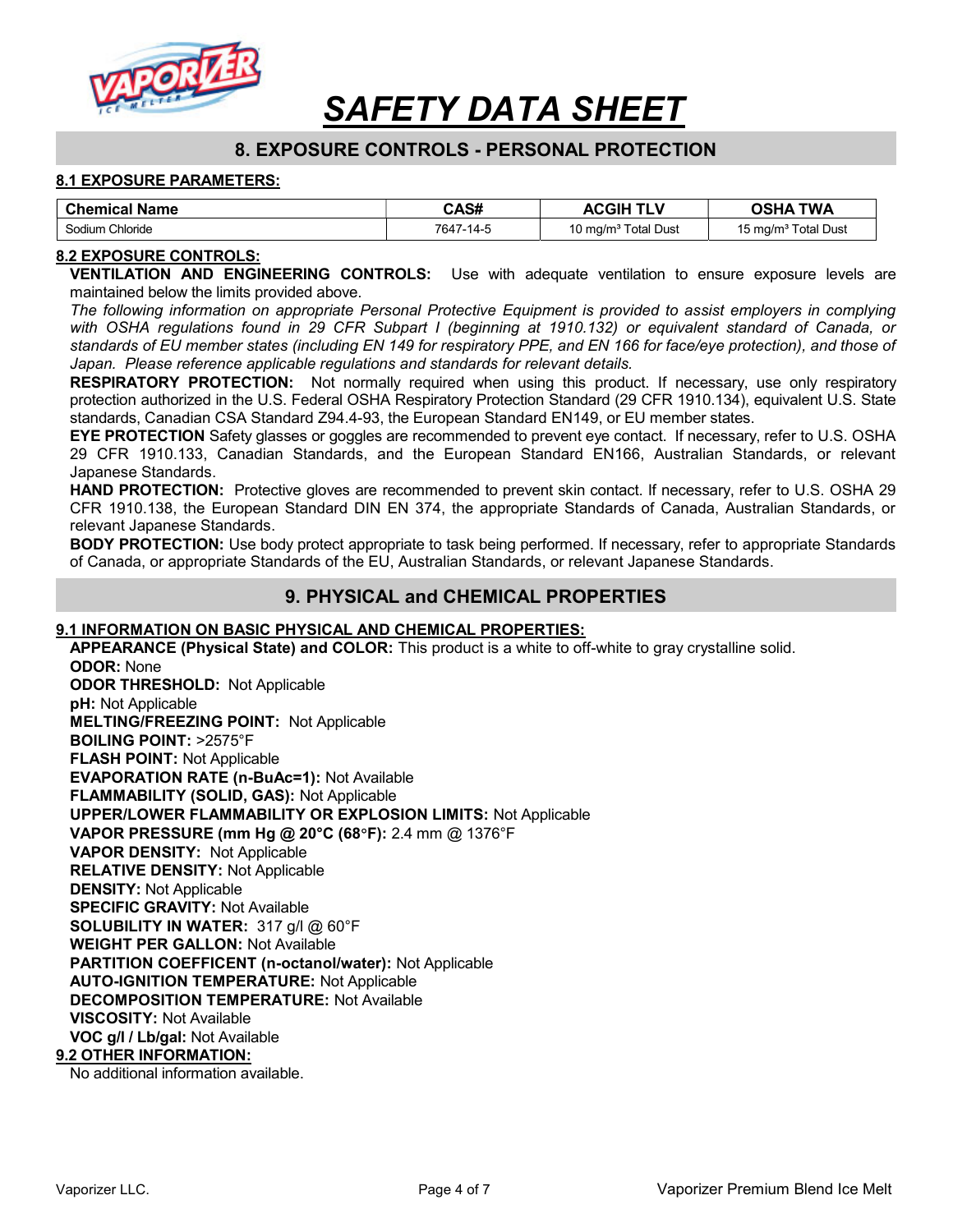

# 10. STABILITY and REACTIVITY

#### 10.1 REACTIVITY:

This product is not reactive.

#### 10.2 STABILITY:

Stable under conditions of normal storage and use.

#### 10.3 POSSIBILITY OF HAZARDOUS REACTIONS:

Chemical reactions occur when this product is involved with strong acids such as sulfuric or nitric acid.

#### 10.4 CONDITIONS TO AVOID:

Incompatible materials.

#### 10.5 MATERIALS WITH WHICH SUBSTANCE IS INCOMPATIBLE:

Strong acids.

#### 10.6 HAZARDOUS DECOMPOSITION PRODUCTS:

Thermal decomposition products include hydrochloric acid.

# 11. TOXICOLOGICAL INFORMATION

#### 11.1 INFORMATION ON TOXICOLOGICAL EFFECTS:

TOXICITY DATA:

CAS#: 7647-14-5

Oral, rat: LD50 = 3,000 mg/kg

SUSPECTED CANCER AGENT: None of the ingredients within this product are found on the following lists: FEDERAL OSHA Z LIST, NTP, IARC, or CAL/OSHA and therefore are not considered to be, or suspected to be, cancer-causing agents by these agencies.

**IRRITANCY OF PRODUCT:** This product may be irritating to skin, eyes or respiratory system.

SENSITIZATION TO THE PRODUCT: This product is not considered a respiratory system or skin sensitizer.

REPRODUCTIVE TOXICITY INFORMATION: No information concerning the effects of this product and its components on the human reproductive system.

SPECIFIC TARGET ORGAN TOXICITY – SINGLE EXPOSURE: Eyes, Respiratory System and Skin SPECIFIC TARGET ORGAN TOXICITY - REPEATED EXPOSURE: None known ASPIRATION HAZARD: None

# 12. ECOLOGICAL INFORMATION

#### 12.1 TOXICITY:

This material is water soluble and occurs naturally, and is unlikely to have any long term effect on the environment. However, large or frequent applications or spills can have a potentially damaging effect on the environment.

#### 12.2 PERSISTENCE AND DEGRADABILITY:

This material is not organic and therefore does not undergo biodegradation.

### 12.3 BIOACCUMULATIVE POTENTIAL:

Based on available information, the sodium chloride present may bioaccumulate in some aquatic organisms.

#### 12.4 MOBILITY IN SOIL:

This material is water soluble and is expected to move rapidly with surface water or ground water flows.

#### 12.5 RESULTS OF PBT AND vPvB ASSESSMENT:

No specific data available on this product.

#### 12.6 OTHER ADVERSE EFFECTS:

No specific data available on this product.

ALL WORK PRACTICES MUST BE AIMED AT ELIMINATING ENVIRONMENTAL CONTAMINATION.

#### 12.7 WATER ENDANGERMENT CLASS:

Water endangering in accordance with EU Guideline 91/155-EWG. Not determined.

# 13. DISPOSAL CONSIDERATIONS

#### 13.1 WASTE TREATMENT METHODS:

Waste disposal must be in accordance with appropriate U.S. Federal, State, and local regulations, those of Canada, Australia, EU Member States and Japan.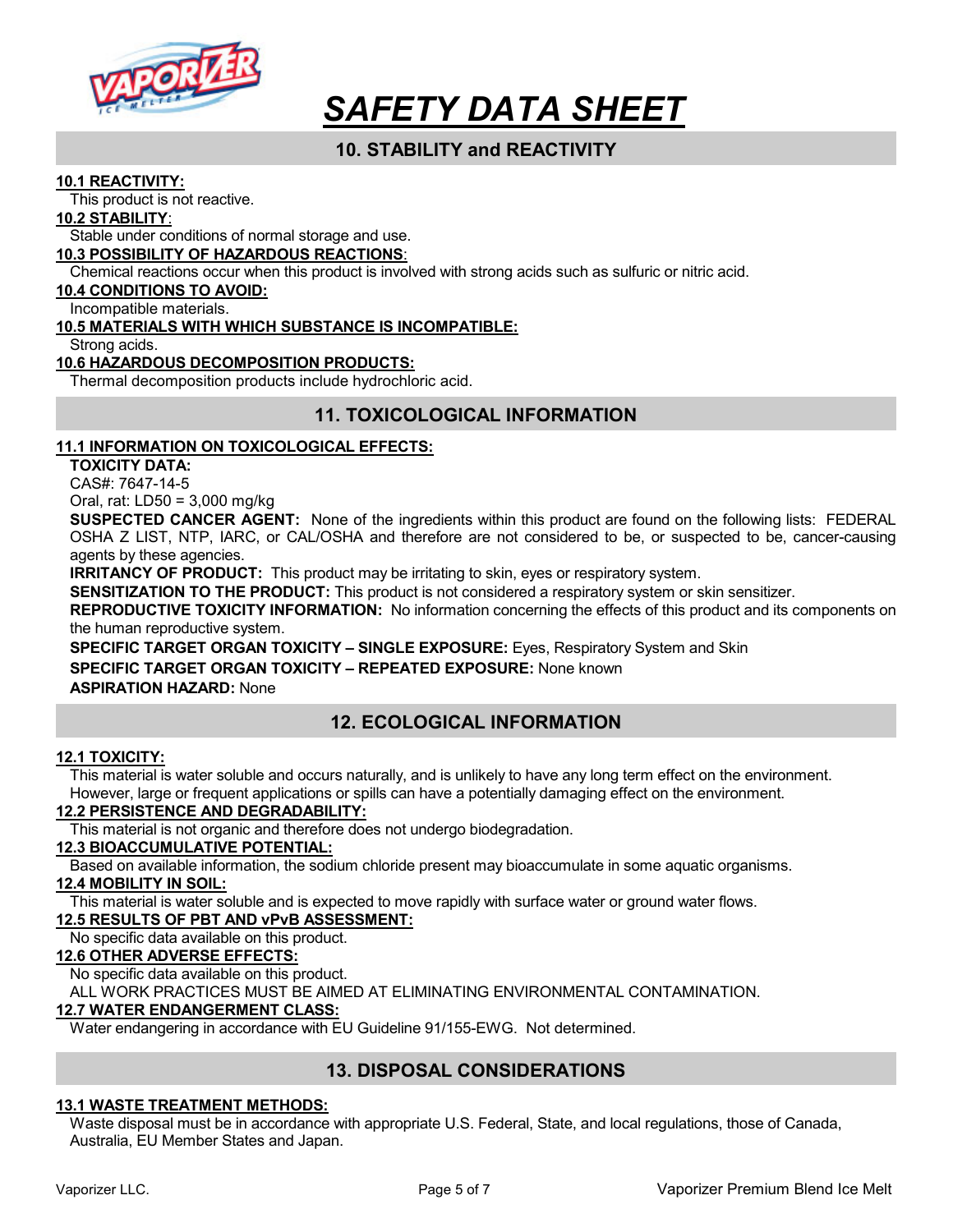

#### 13.2 EU Waste Code:

Not determined.

### 14. TRANSPORTATION INFORMATION

US DOT, IATA, IMO, ADR:

| U.S. DEPARTMENT OF TRANSPORTATION (DOT) SHIPPING REGULATIONS: This product is classified (per 49 CFR |  |
|------------------------------------------------------------------------------------------------------|--|
| 172.101) by the U.S. Department of Transportation, as follows.                                       |  |

| <u>IZ. IVI) by the O.S. Department of Transportation, as follows.</u> |                                                                                                                     |  |
|-----------------------------------------------------------------------|---------------------------------------------------------------------------------------------------------------------|--|
| <b>14.1 PROPER SHIPPING NAME:</b>                                     | Non-Regulated Material                                                                                              |  |
| 14.2 HAZARD CLASS NUMBER and DESCRIPTION:                             | None                                                                                                                |  |
| <b>14.3 UN IDENTIFICATION NUMBER:</b>                                 | None                                                                                                                |  |
| <b>14.4 PACKING GROUP:</b>                                            | None                                                                                                                |  |
| <b>14.5 DOT LABEL(S) REQUIRED:</b>                                    | None                                                                                                                |  |
| <b>NORTH AMERICAN EMERGENCY RESPONSE GUIDEBOOK NUMBER: None</b>       |                                                                                                                     |  |
| <b>RQ QUANTITY:</b>                                                   | <b>None</b>                                                                                                         |  |
|                                                                       | 14.6 MARINE POLLUTANT: None of the components of this product are designated by the Department of Transportation to |  |
| be Marine Pollutants (49 CFR 172.101, Appendix B).                    |                                                                                                                     |  |
| <b>14.7 SPECIAL PRECAUTIONS FOR USER:</b>                             |                                                                                                                     |  |
|                                                                       |                                                                                                                     |  |

Avoid exposure

#### 14.8 INTERNATIONAL TRANSPORTION:

INTERNATIONAL AIR TRANSPORT ASSOCIATION SHIPPING INFORMATION (IATA): This product is not considered as dangerous goods.

INTERNATIONAL MARITIME ORGANIZATION SHIPPING INFORMATION (IMO): This product is not considered as dangerous goods.

#### 14.9 TRANSPORT IN BULK ACCORDING TO ANNEX II OF MARPOL 73/78 AND IBC CODE:

EUROPEAN AGREEMENT CONCERNING THE INTERNATIONAL CARRIAGE OF DANGEROUS GOODS BY ROAD (ADR): This product is not considered by the United Nations Economic Commission for Europe to be dangerous goods.

# 15. REGULATORY INFORMATION

#### 15.1 UNITED STATES REGULATIONS:

U.S. SARA REPORTING REQUIREMENTS: The components of this product are not subject to the reporting requirements of Sections 302, 304, and 313 of Title III of the Superfund Amendments and Reauthorization Act.

U.S. SARA THRESHOLD PLANNING QUANTITY: There are no specific Threshold Planning Quantities for the components of this product. The default Federal SDS submission and inventory requirement filing threshold of 10,000 lbs (4,540 kg) therefore applies, per 40 CFR 370.20.

#### U.S. CERCLA REPORTABLE QUANTITY (RQ): None

U.S. TSCA INVENTORY STATUS: The components of this product are listed on the TSCA Inventory or are exempted form listing.

#### OTHER U.S. FEDERAL REGULATIONS: None

CALIFORNIA SAFE DRINKING WATER AND TOXIC ENFORCEMENT ACT (PROPOSITION 65): Ingredients within this product are not on the Proposition 65 Lists.

#### 15.2 CANADIAN REGULATIONS:

CANADIAN DSL/NDSL INVENTORY STATUS: All components are DSL Listed, NDSL Listed and/or are exempt from listing.

OTHER CANADIAN REGULATIONS: Not applicable.

CANADIAN ENVIRONMENTAL PROTECTION ACT (CEPA) PRIORITIES SUBSTANCES LISTS:

This product has been classified in accordance with the hazard criteria of the Controlled Products Regulations and the SDS contains all of the information required by those regulations.

CANADIAN WHMIS CLASSIFICATION and SYMBOLS: This product has been classified per WHMIS 2015.

#### 15.3 EUROPEAN ECONOMIC COMMUNITY INFORMATION:

This product does meet the definition of a hazardous substance or preparation as defined by the European Union Council Directives 67/548/EEC, 1999/45/EC, 1272/2008/EC and subsequent Directives. See Section 2 for full Details.

#### 15.4 AUSTRALIAN INFORMATION FOR PRODUCT:

The components of this product are listed on the International Chemical Inventory list.